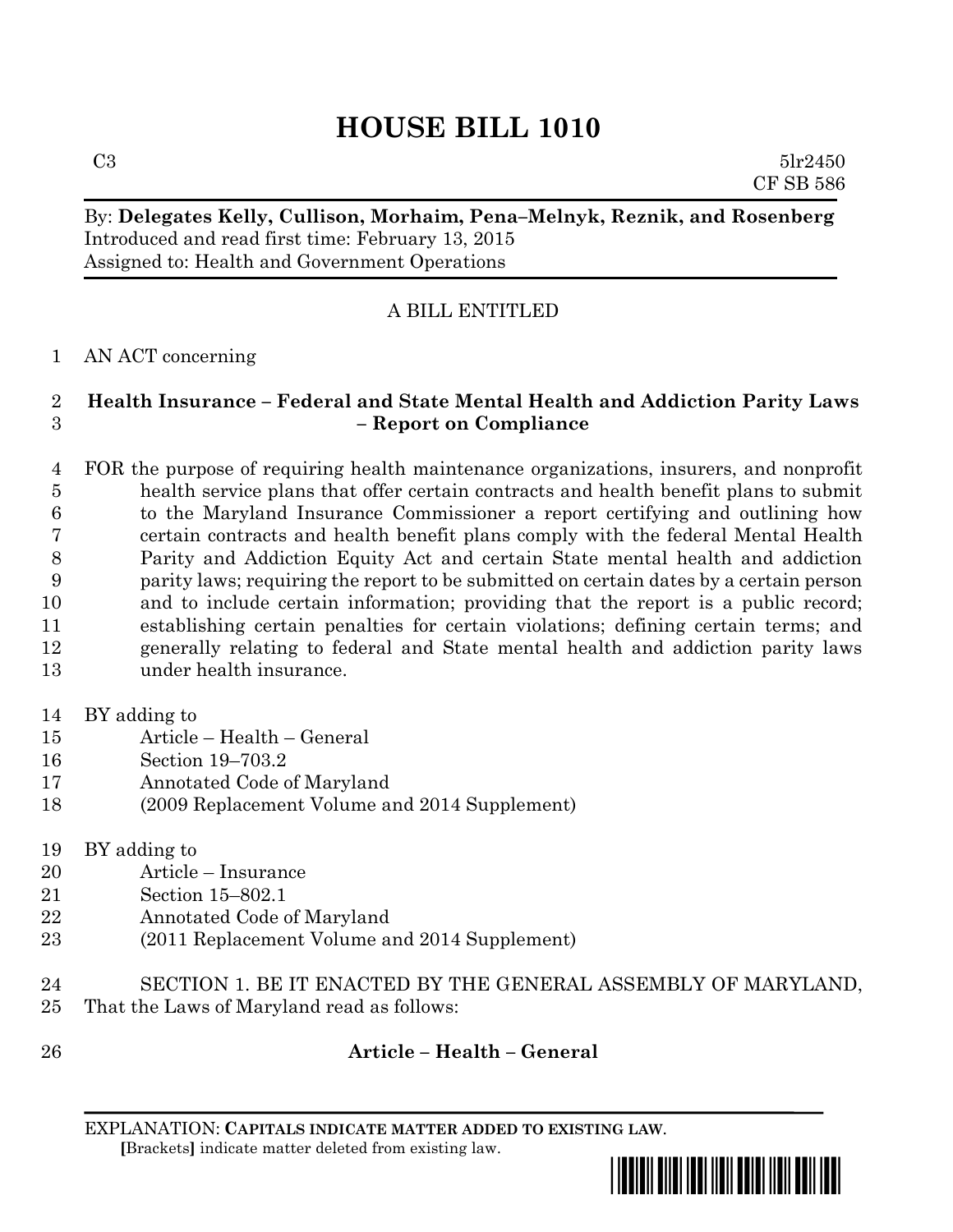**HOUSE BILL 1010**

**19–703.2.**

 **(A) (1) IN THIS SECTION THE FOLLOWING WORDS HAVE THE MEANINGS INDICATED.**

 **(2) "ACT" MEANS THE FEDERAL MENTAL HEALTH PARITY AND ADDICTION EQUITY ACT AND ANY REGULATIONS ADOPTED UNDER THE ACT.**

 **(3) "FINANCIAL REQUIREMENTS" HAS THE MEANING STATED IN THE ACT.**

 **(4) "NONQUANTITATIVE TREATMENT LIMITATION" HAS THE MEANING STATED IN THE ACT.**

 **(5) "QUANTITATIVE TREATMENT LIMITATION" HAS THE MEANING STATED IN THE ACT.**

 **(B) (1) THIS SECTION APPLIES TO A CONTRACT ISSUED TO A MEMBER OR A SUBSCRIBER BY A HEALTH MAINTENANCE ORGANIZATION THAT:**

 **(I) PROVIDES HEALTH BENEFITS AND SERVICES FOR THE TREATMENT OF DISEASES; AND**

- 
- **(II) IS SUBJECT TO THE ACT.**

 **(2) A HEALTH MAINTENANCE ORGANIZATION CONTRACT THAT PROVIDES MENTAL HEALTH OR SUBSTANCE USE DISORDER BENEFITS THROUGH A CONTRACT WITH ANOTHER ENTITY IS SUBJECT TO THIS SECTION.**

 **(C) EACH HEALTH MAINTENANCE ORGANIZATION THAT OFFERS A CONTRACT SUBJECT TO THIS SECTION SHALL SUBMIT TO THE COMMISSIONER A REPORT CERTIFYING AND OUTLINING HOW CONTRACTS DESIGNATED BY THE COMMISSIONER THAT WILL BE OFFERED FOR THE NEXT PLAN YEAR COMPLY WITH THE ACT AND APPLICABLE STATE MENTAL HEALTH AND ADDICTION PARITY LAWS.**

 **(D) (1) THE COMMISSIONER SHALL DESIGNATE THE CONTRACTS, IN EACH MARKET IN WHICH THE HEALTH MAINTENANCE ORGANIZATION PARTICIPATES, FOR WHICH A REPORT MUST BE SUBMITTED UNDER SUBSECTION (C) OF THIS SECTION.**

 **(2) THE DESIGNATED CONTRACTS SHALL REPRESENT THE FULL RANGE OF PRODUCTS THAT THE HEALTH MAINTENANCE ORGANIZATION OFFERS IN EACH MARKET.**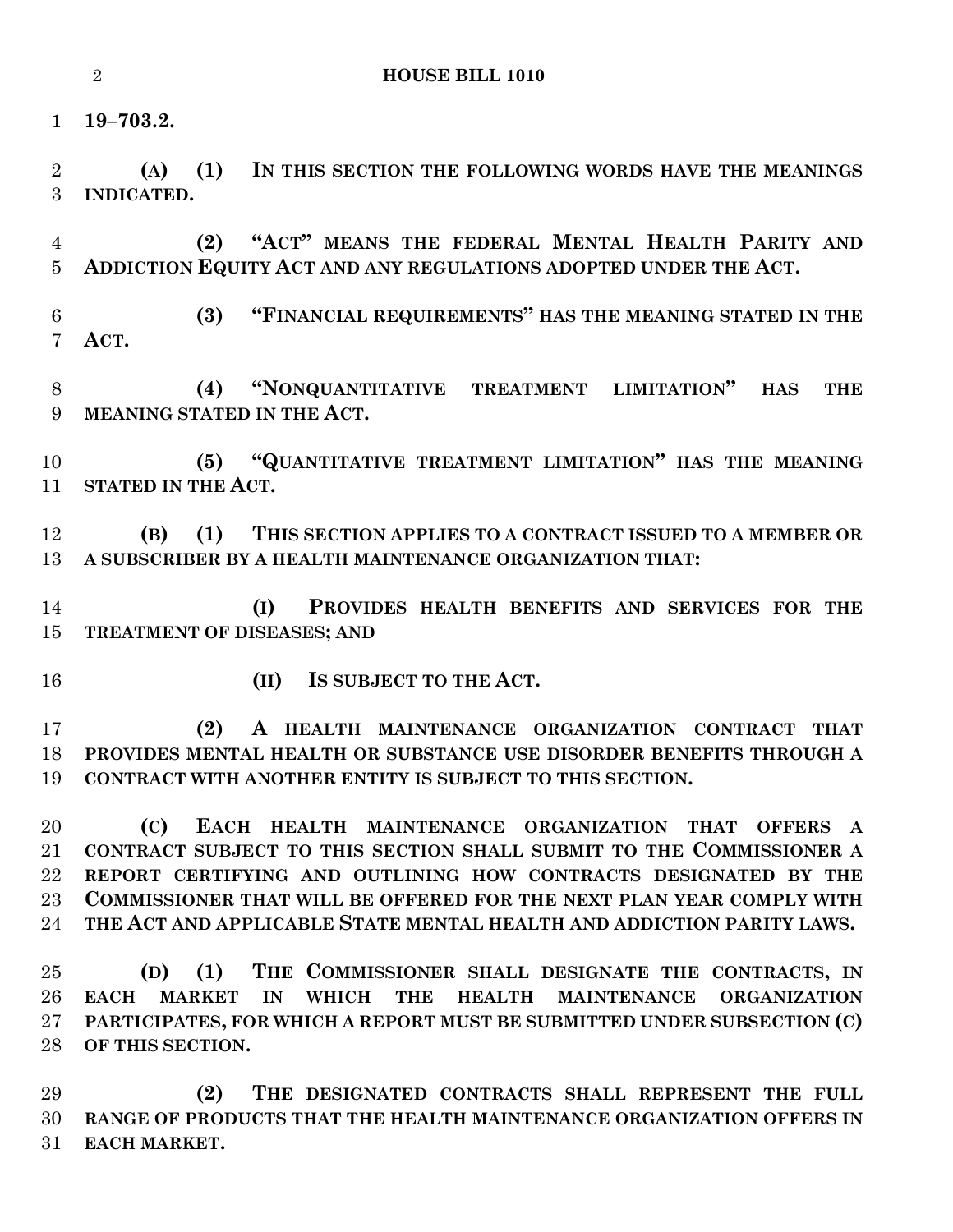**(E) THE REPORT:**

 **(1) SHALL BE SUBMITTED ON OR BEFORE APRIL 1, 2016, AND ON OR BEFORE APRIL 1 OF EACH YEAR THEREAFTER;**

**(2) SHALL BE A PUBLIC RECORD; AND**

 **(3) SHALL IDENTIFY AND BE SUBMITTED BY THE DESIGNATED REPRESENTATIVE OF THE HEALTH MAINTENANCE ORGANIZATION THAT IS RESPONSIBLE FOR CONDUCTING A REVIEW OF COMPLIANCE WITH THE ACT AND APPLICABLE STATE MENTAL HEALTH AND ADDICTION PARITY LAWS.**

**(F) THE REPORT SHALL INCLUDE AT A MINIMUM:**

 **(1) (I) A LIST OF ALL COVERED AND EXCLUDED MENTAL HEALTH AND SUBSTANCE USE DISORDER BENEFITS BY CLASSIFICATION, AS DEFINED IN THE ACT; AND**

 **(II) A DESCRIPTION OF THE STANDARDS AND FACTORS THAT ARE USED TO DETERMINE WHICH MENTAL HEALTH AND SUBSTANCE USE DISORDER BENEFITS AND MEDICAL AND SURGICAL BENEFITS WILL BE EXCLUDED FROM COVERAGE;**

 **(2) (I) A LIST OF ANY DIFFERENCES IN THE FINANCIAL REQUIREMENTS AND QUANTITATIVE TREATMENT LIMITATIONS THAT APPLY TO MENTAL HEALTH AND SUBSTANCE USE DISORDER BENEFITS AND MEDICAL AND SURGICAL BENEFITS; AND**

 **(II) AN EXPLANATION OF WHY ANY DIFFERENT FINANCIAL REQUIREMENT OR QUANTITATIVE TREATMENT LIMITATION FOR MENTAL HEALTH AND SUBSTANCE USE DISORDER BENEFITS ON THE LIST REQUIRED IN ITEM (I) OF THIS ITEM COMPLIES WITH THE ACT;**

 **(3) (I) 1. A DESCRIPTION OF THE PROCESS USED TO DEVELOP OR SELECT THE MEDICAL NECESSITY CRITERIA FOR MENTAL HEALTH AND SUBSTANCE USE DISORDER BENEFITS AND MEDICAL AND SURGICAL BENEFITS; AND**

 **2. AN EXPLANATION OF THE PROCESS BY WHICH A PERSON AUTHORIZED UNDER THE ACT MAY OBTAIN THE MEDICAL NECESSITY CRITERIA;**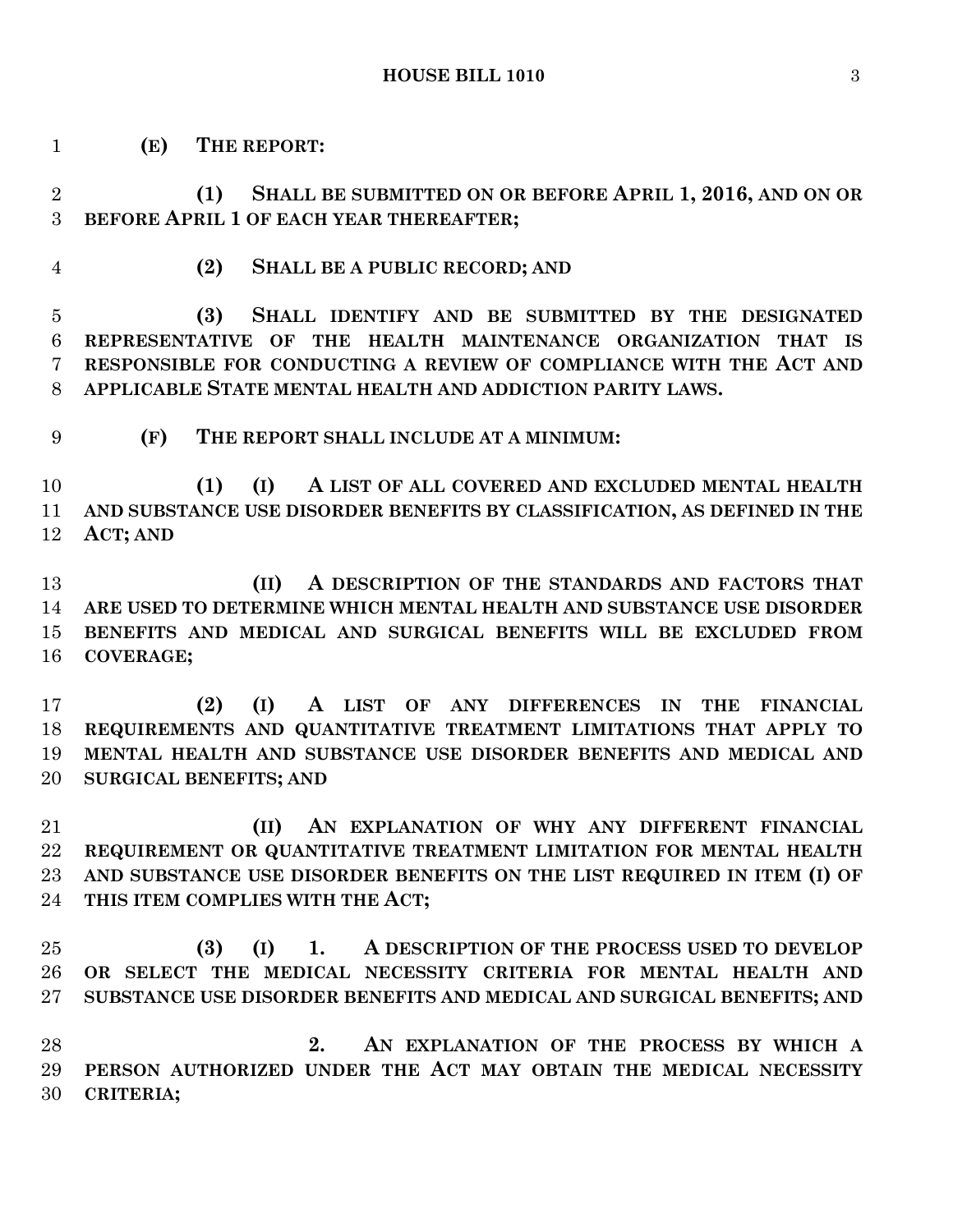#### **HOUSE BILL 1010**

 **(II) IDENTIFICATION OF ALL NONQUANTITATIVE TREATMENT LIMITATIONS THAT ARE APPLIED THROUGH THE MEDICAL NECESSITY CRITERIA TO MENTAL HEALTH AND SUBSTANCE USE DISORDER BENEFITS AND MEDICAL AND SURGICAL BENEFITS; AND**

 **(III) 1. A DESCRIPTION OF THE STANDARDS AND FACTORS THAT ARE USED TO DETERMINE WHEN TO APPLY EACH NONQUANTITATIVE TREATMENT LIMITATION IDENTIFIED IN ITEM (II) OF THIS ITEM TO THE MENTAL HEALTH AND SUBSTANCE USE DISORDER BENEFITS AND THE MEDICAL AND SURGICAL BENEFITS; AND**

 **2. AN EXPLANATION OF HOW EACH NONQUANTITATIVE TREATMENT LIMITATION IS APPLIED TO THE MENTAL HEALTH AND SUBSTANCE USE DISORDER BENEFITS AND THE MEDICAL AND SURGICAL BENEFITS;**

 **(4) (I) A LIST OF ALL UTILIZATION REVIEW REQUIREMENTS THAT APPLY TO MENTAL HEALTH AND SUBSTANCE USE DISORDER BENEFITS AND MEDICAL AND SURGICAL BENEFITS;**

 **(II) A DESCRIPTION OF THE STANDARDS AND FACTORS THAT ARE USED TO DETERMINE WHEN TO APPLY EACH UTILIZATION REVIEW REQUIREMENT TO THE MENTAL HEALTH AND SUBSTANCE USE DISORDER BENEFITS AND THE MEDICAL AND SURGICAL BENEFITS; AND**

 **(III) A DESCRIPTION OF THE PROCESS THAT HEALTH CARE PROVIDERS, MEMBERS, OR SUBSCRIBERS MUST FOLLOW TO OBTAIN PRIOR, CONCURRENT, OR RETROSPECTIVE AUTHORIZATION FOR MENTAL HEALTH AND SUBSTANCE USE DISORDER BENEFITS AND MEDICAL AND SURGICAL BENEFITS, INCLUDING THE TIME FRAME OR FREQUENCY FOR SEEKING CONTINUED AUTHORIZATIONS;**

 **(5) (I) IDENTIFICATION OF ANY NONQUANTITATIVE TREATMENT LIMITATIONS, OTHER THAN THOSE APPLIED THROUGH MEDICAL NECESSITY CRITERIA UNDER ITEM (3) OF THIS SUBSECTION OR THROUGH UTILIZATION REVIEW REQUIREMENTS UNDER ITEM (4) OF THIS SUBSECTION, THAT APPLY TO MENTAL HEALTH AND SUBSTANCE USE DISORDER BENEFITS AND MEDICAL AND SURGICAL BENEFITS; AND**

 **(II) 1. A DESCRIPTION OF THE STANDARDS AND FACTORS THAT ARE USED TO DETERMINE WHEN TO APPLY EACH NONQUANTITATIVE TREATMENT LIMITATION IDENTIFIED IN ITEM (I) OF THIS ITEM TO THE MENTAL HEALTH AND SUBSTANCE USE DISORDER BENEFITS AND THE MEDICAL AND SURGICAL BENEFITS; AND**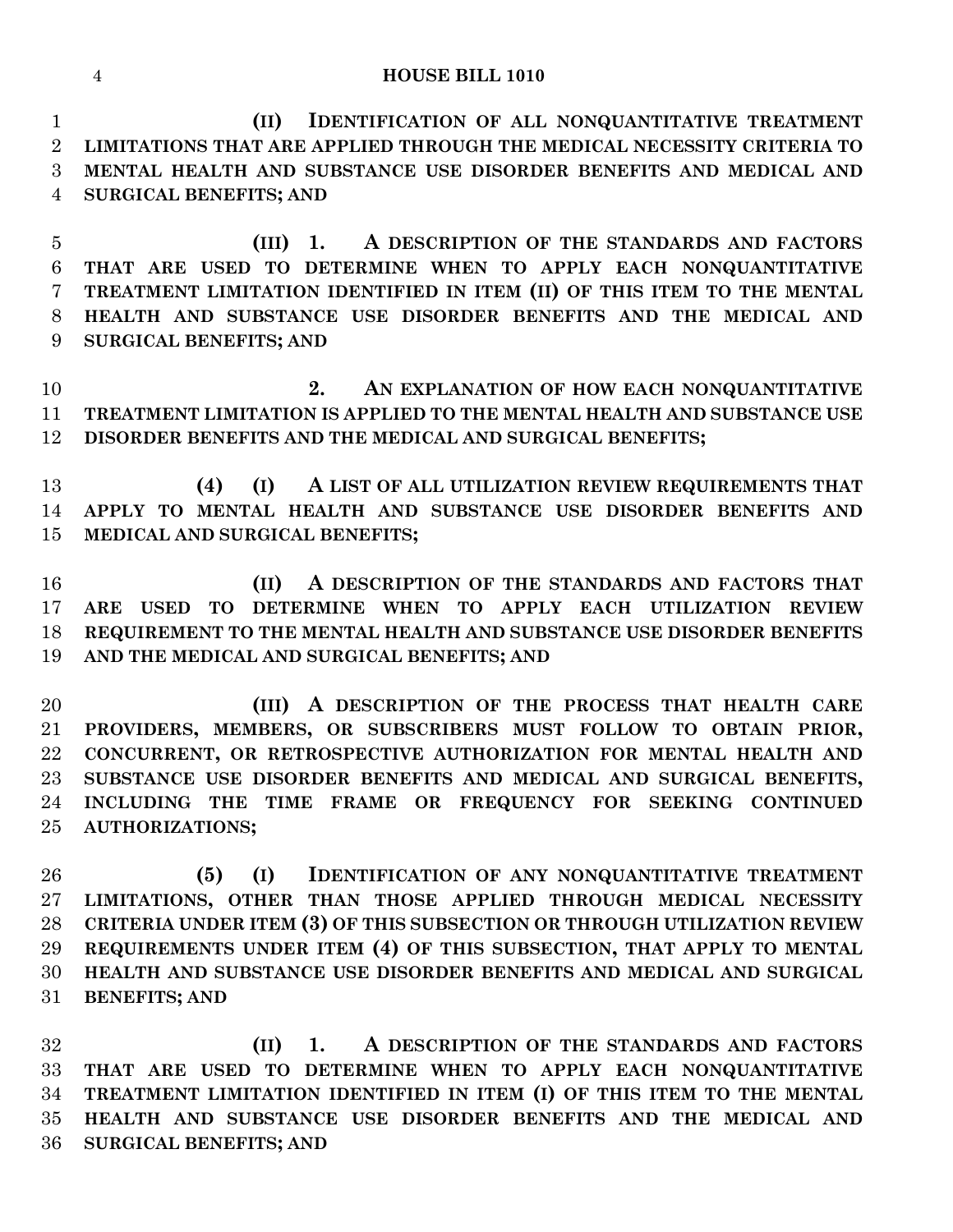**2. AN EXPLANATION OF HOW EACH NONQUANTITATIVE TREATMENT LIMITATION IS APPLIED TO THE MENTAL HEALTH AND SUBSTANCE USE DISORDER BENEFITS AND THE MEDICAL AND SURGICAL BENEFITS; (6) (I) 1. A LIST OF COVERED DRUGS FOR THE TREATMENT OF MENTAL HEALTH AND SUBSTANCE USE DISORDERS; 2. IDENTIFICATION OF THE TIER ON WHICH EACH COVERED DRUG IS PLACED; AND 3. THE STANDARDS AND FACTORS THAT ARE USED TO DETERMINE THE PLACEMENT OF A COVERED DRUG ON A TIER; (II) IDENTIFICATION OF THE NONQUANTITATIVE TREATMENT LIMITATIONS THAT ARE APPLIED TO EACH COVERED DRUG USED TO TREAT MENTAL HEALTH AND SUBSTANCE USE DISORDERS, INCLUDING: 1. AUTHORIZATION REQUIREMENTS; 2. THERAPEUTIC SUBSTITUTION; 3. STEP THERAPY; AND 4. DOSAGE LIMITATIONS; AND (III) 1. A DESCRIPTION OF THE STANDARDS AND FACTORS THAT ARE USED TO DETERMINE WHEN TO APPLY EACH NONQUANTITATIVE TREATMENT LIMITATION TO COVERED DRUGS USED TO TREAT MENTAL HEALTH AND SUBSTANCE USE DISORDERS AND COVERED DRUGS USED TO TREAT MEDICAL CONDITIONS; AND 2. AN EXPLANATION OF HOW EACH NONQUANTITATIVE TREATMENT LIMITATION IS APPLIED TO THE DRUG BENEFITS; (7) A DESCRIPTION OF THE HEALTH MAINTENANCE ORGANIZATION'S NETWORK ADMISSION, CREDENTIALING, AND NETWORK CLOSURE STANDARDS FOR MENTAL HEALTH AND SUBSTANCE USE DISORDER PROVIDERS AND MEDICAL AND SURGICAL PROVIDERS; AND (8) A DESCRIPTION OF THE HEALTH MAINTENANCE ORGANIZATION'S PROCESS FOR DETERMINING THE FEE SCHEDULE AND REIMBURSEMENT RATES FOR**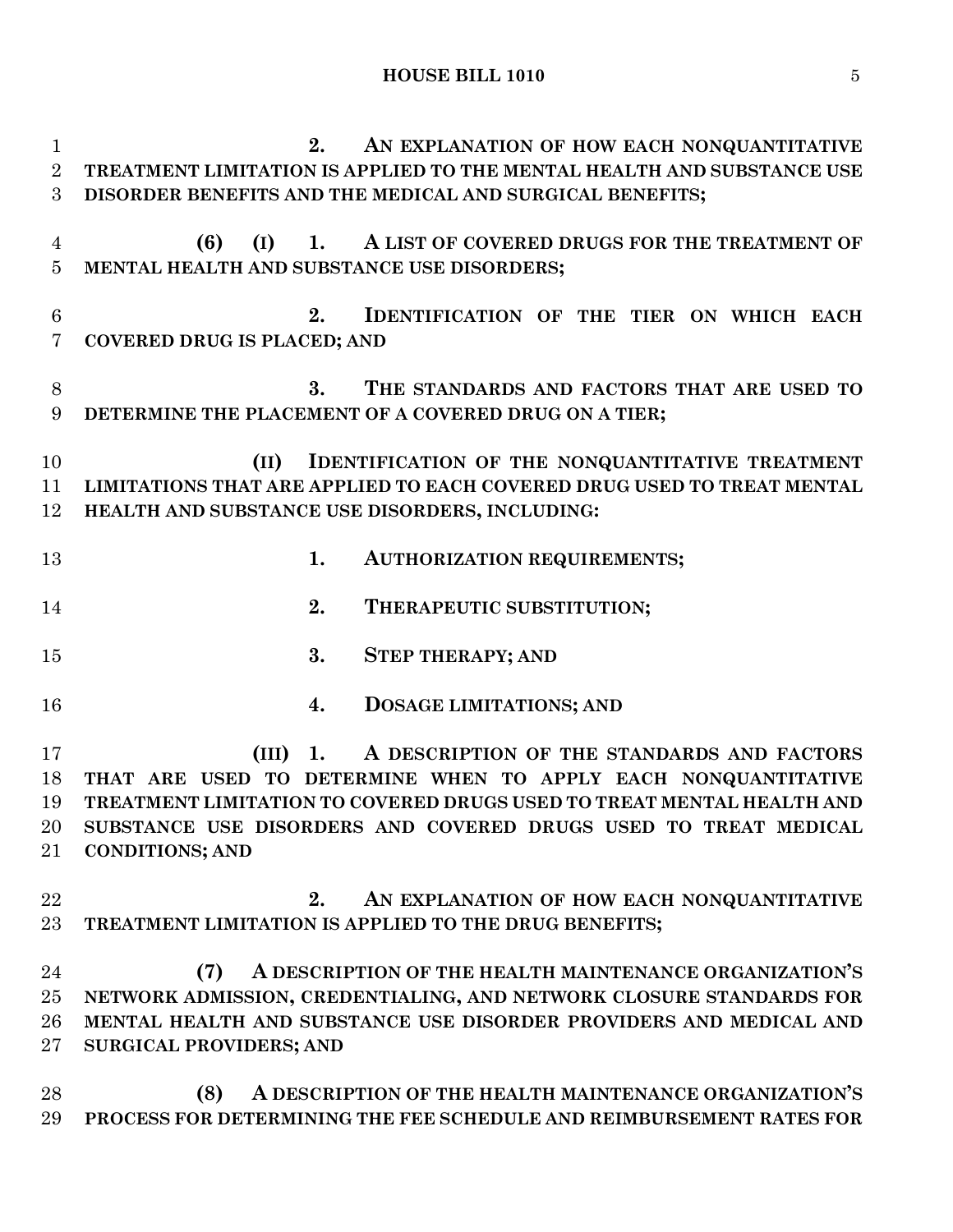|                                   | $6\phantom{1}6$<br><b>HOUSE BILL 1010</b>                                                                                  |
|-----------------------------------|----------------------------------------------------------------------------------------------------------------------------|
| $\mathbf 1$<br>$\overline{2}$     | MENTAL HEALTH AND SUBSTANCE USE DISORDER PROVIDERS AND MEDICAL AND<br><b>SURGICAL PROVIDERS.</b>                           |
| 3                                 | THE COMMISSIONER SHALL IMPOSE:<br><b>(G)</b>                                                                               |
| 4<br>$\overline{5}$               | AN ADMINISTRATIVE PENALTY OF UP TO \$5,000 FOR EACH<br>(1)<br>VIOLATION OF THIS SECTION; AND                               |
| $6\phantom{.}6$<br>$\overline{7}$ | AN ADDITIONAL PENALTY OF UP TO \$1,000 FOR EACH DAY THE<br>(2)<br>VIOLATION CONTINUES.                                     |
| 8                                 | <b>Article - Insurance</b>                                                                                                 |
| 9                                 | $15 - 802.1.$                                                                                                              |
| 10<br>11                          | (1) IN THIS SECTION THE FOLLOWING WORDS HAVE THE MEANINGS<br>(A)<br><b>INDICATED.</b>                                      |
| 12<br>13                          | "ACT" MEANS THE FEDERAL MENTAL HEALTH PARITY AND<br>(2)<br>ADDICTION EQUITY ACT AND ANY REGULATIONS ADOPTED UNDER THE ACT. |
| 14<br>15                          | "FINANCIAL REQUIREMENTS" HAS THE MEANING STATED IN THE<br>(3)<br>ACT.                                                      |
| 16                                | (4)<br>"HEALTH BENEFIT PLAN":                                                                                              |
| 17                                | FOR A GROUP OR BLANKET PLAN IN THE LARGE GROUP<br>(I)<br>18 MARKET, HAS THE MEANING STATED IN § 15-1401 OF THIS TITLE;     |
| 19<br>20                          | (II) FOR A GROUP IN THE SMALL GROUP MARKET, HAS THE<br>MEANING STATED IN $\S 31-101$ OF THIS ARTICLE; AND                  |
| 21<br>22                          | (III) FOR AN INDIVIDUAL PLAN, HAS THE MEANING STATED IN $\S$<br>15-1301 OF THIS TITLE.                                     |
| 23<br>24                          | "NONQUANTITATIVE TREATMENT LIMITATION" HAS<br>(5)<br>THE<br>MEANING STATED IN THE ACT.                                     |
| 25<br>26                          | (6) "QUANTITATIVE TREATMENT LIMITATION" HAS THE MEANING<br>STATED IN THE ACT.                                              |
| 27<br>28                          | (B) (1) THIS SECTION APPLIES TO EACH INDIVIDUAL, GROUP, AND<br>BLANKET HEALTH BENEFIT PLAN THAT IS:                        |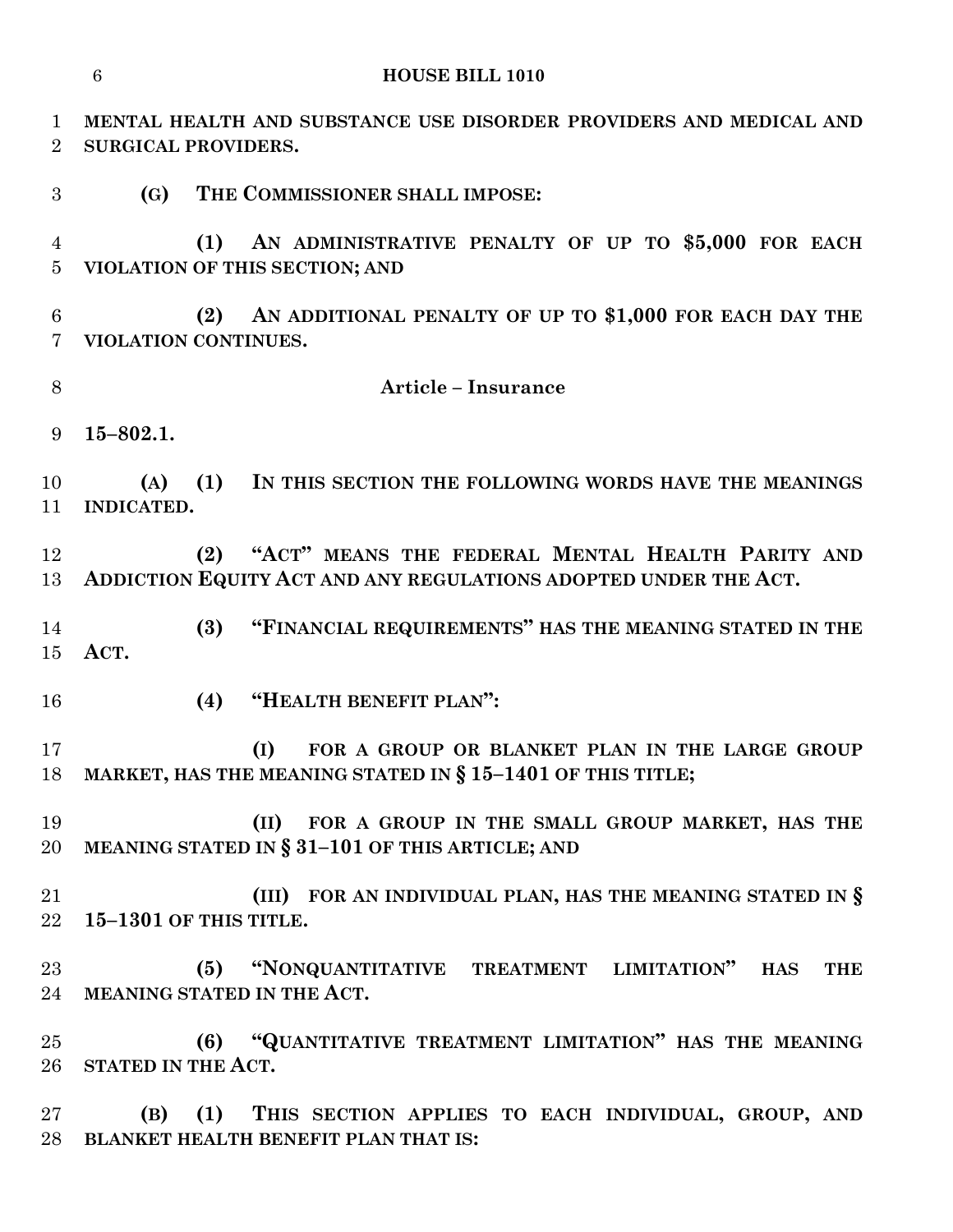**HOUSE BILL 1010** 7

 **(I) DELIVERED OR ISSUED FOR DELIVERY IN THE STATE BY AN INSURER OR A NONPROFIT HEALTH SERVICE PLAN; AND**

- 
- **(II) SUBJECT TO THE ACT.**

 **(2) AN INDIVIDUAL, GROUP, OR BLANKET HEALTH BENEFIT PLAN THAT PROVIDES MENTAL HEALTH OR SUBSTANCE USE DISORDER BENEFITS THROUGH A CONTRACT WITH ANOTHER ENTITY IS SUBJECT TO THIS SECTION.**

 **(C) EACH INSURER OR NONPROFIT HEALTH SERVICE PLAN THAT OFFERS A HEALTH BENEFIT PLAN SUBJECT TO THIS SECTION SHALL SUBMIT TO THE COMMISSIONER A REPORT CERTIFYING AND OUTLINING HOW THE HEALTH BENEFIT PLANS DESIGNATED BY THE COMMISSIONER THAT WILL BE OFFERED FOR THE NEXT PLAN YEAR COMPLY WITH THE ACT AND APPLICABLE STATE MENTAL HEALTH AND ADDICTION PARITY LAWS.**

 **(D) (1) THE COMMISSIONER SHALL DESIGNATE THE HEALTH BENEFIT PLANS, IN EACH MARKET IN WHICH THE INSURER OR NONPROFIT HEALTH SERVICE PLAN PARTICIPATES, FOR WHICH A REPORT MUST BE SUBMITTED UNDER SUBSECTION (C) OF THIS SECTION.**

 **(2) THE DESIGNATED CONTRACTS SHALL REPRESENT THE FULL RANGE OF PRODUCTS THAT THE INSURER OR NONPROFIT HEALTH SERVICE PLAN OFFERS IN EACH MARKET.**

**(E) THE REPORT:**

 **(1) SHALL BE SUBMITTED ON OR BEFORE APRIL 1, 2016, AND ON OR BEFORE APRIL 1 OF EACH YEAR THEREAFTER;**

**(2) SHALL BE A PUBLIC RECORD; AND**

 **(3) SHALL IDENTIFY AND BE SUBMITTED BY THE REPRESENTATIVE OF THE INSURER OR NONPROFIT HEALTH SERVICE PLAN THAT IS RESPONSIBLE FOR CONDUCTING A REVIEW OF COMPLIANCE WITH THE ACT AND APPLICABLE STATE MENTAL HEALTH AND ADDICTION PARITY LAWS.**

**(F) THE REPORT SHALL INCLUDE AT A MINIMUM:**

 **(1) (I) A LIST OF ALL COVERED AND EXCLUDED MENTAL HEALTH AND SUBSTANCE USE DISORDER BENEFITS BY CLASSIFICATION, AS DEFINED IN THE ACT; AND**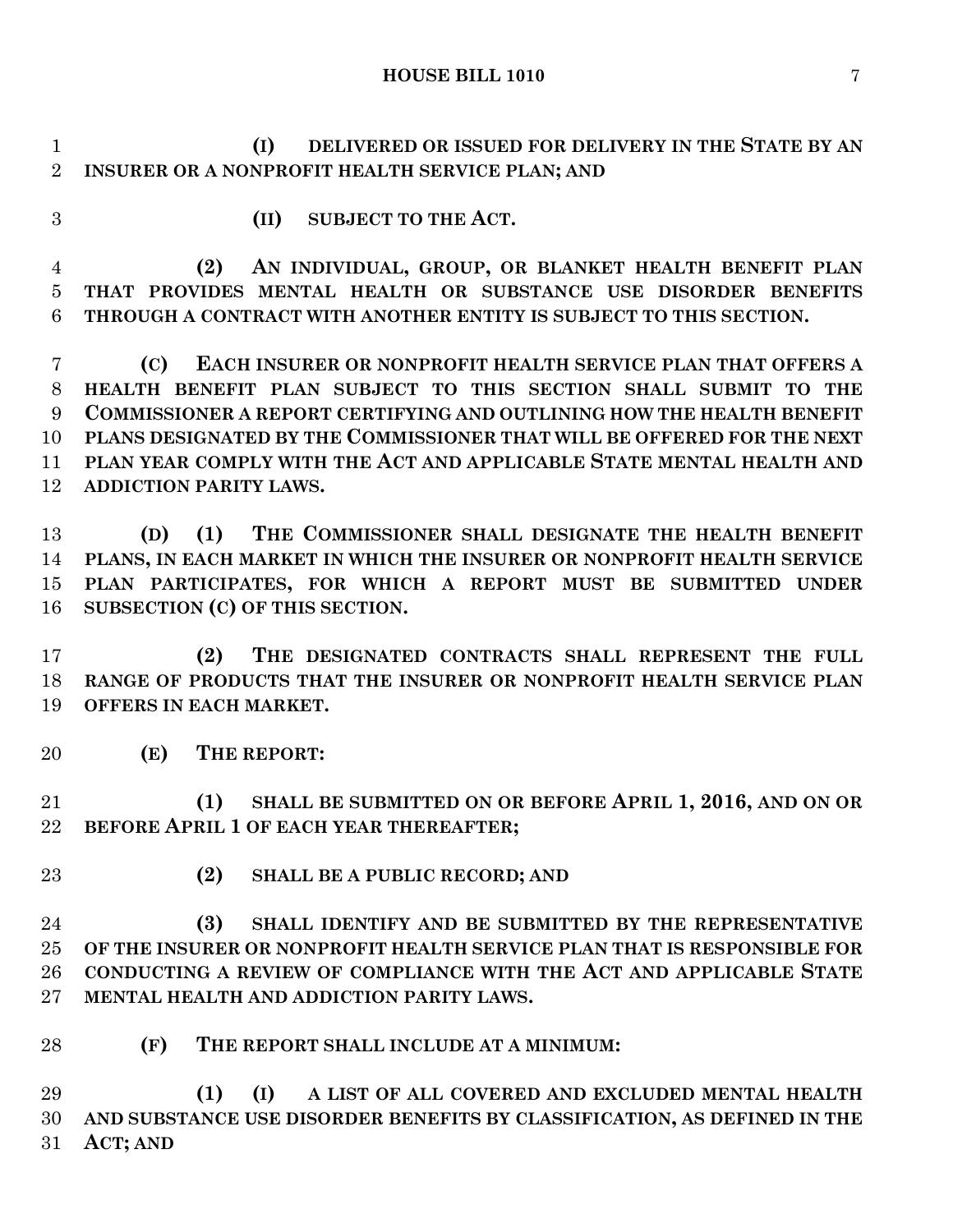**(II) A DESCRIPTION OF THE STANDARDS AND FACTORS THAT ARE USED TO DETERMINE WHICH MENTAL HEALTH AND SUBSTANCE USE DISORDER BENEFITS AND MEDICAL AND SURGICAL BENEFITS WILL BE EXCLUDED FROM COVERAGE;**

 **(2) (I) A LIST OF ANY DIFFERENCES IN THE FINANCIAL REQUIREMENTS AND QUANTITATIVE TREATMENT LIMITATIONS THAT APPLY TO MENTAL HEALTH AND SUBSTANCE USE DISORDER BENEFITS AND MEDICAL AND SURGICAL BENEFITS; AND**

 **(II) AN EXPLANATION OF WHY ANY DIFFERENT FINANCIAL REQUIREMENT OR QUANTITATIVE TREATMENT LIMITATION FOR MENTAL HEALTH AND SUBSTANCE USE DISORDER BENEFITS ON THE LIST REQUIRED IN ITEM (I) OF THIS ITEM COMPLIES WITH THE ACT;**

 **(3) (I) 1. A DESCRIPTION OF THE PROCESS USED TO DEVELOP OR SELECT THE MEDICAL NECESSITY CRITERIA FOR MENTAL HEALTH AND SUBSTANCE USE DISORDER BENEFITS AND MEDICAL AND SURGICAL BENEFITS; AND**

 **2. AN EXPLANATION OF THE PROCESS BY WHICH A PERSON AUTHORIZED UNDER THE ACT MAY OBTAIN THE MEDICAL NECESSITY CRITERIA;**

 **(II) IDENTIFICATION OF ALL NONQUANTITATIVE TREATMENT LIMITATIONS THAT ARE APPLIED THROUGH THE MEDICAL NECESSITY CRITERIA TO MENTAL HEALTH AND SUBSTANCE USE DISORDER BENEFITS AND MEDICAL AND SURGICAL BENEFITS; AND**

 **(III) 1. A DESCRIPTION OF THE STANDARDS AND FACTORS THAT ARE USED TO DETERMINE WHEN TO APPLY EACH NONQUANTITATIVE TREATMENT LIMITATION IDENTIFIED IN ITEM (II) OF THIS ITEM TO THE MENTAL HEALTH AND SUBSTANCE USE DISORDER BENEFITS AND THE MEDICAL AND SURGICAL BENEFITS; AND**

 **2. AN EXPLANATION OF HOW EACH NONQUANTITATIVE TREATMENT LIMITATION IS APPLIED TO THE MENTAL HEALTH AND SUBSTANCE USE DISORDER BENEFITS AND THE MEDICAL AND SURGICAL BENEFITS;**

 **(4) (I) A LIST OF ALL UTILIZATION REVIEW REQUIREMENTS THAT APPLY TO MENTAL HEALTH AND SUBSTANCE USE DISORDER BENEFITS AND MEDICAL AND SURGICAL BENEFITS;**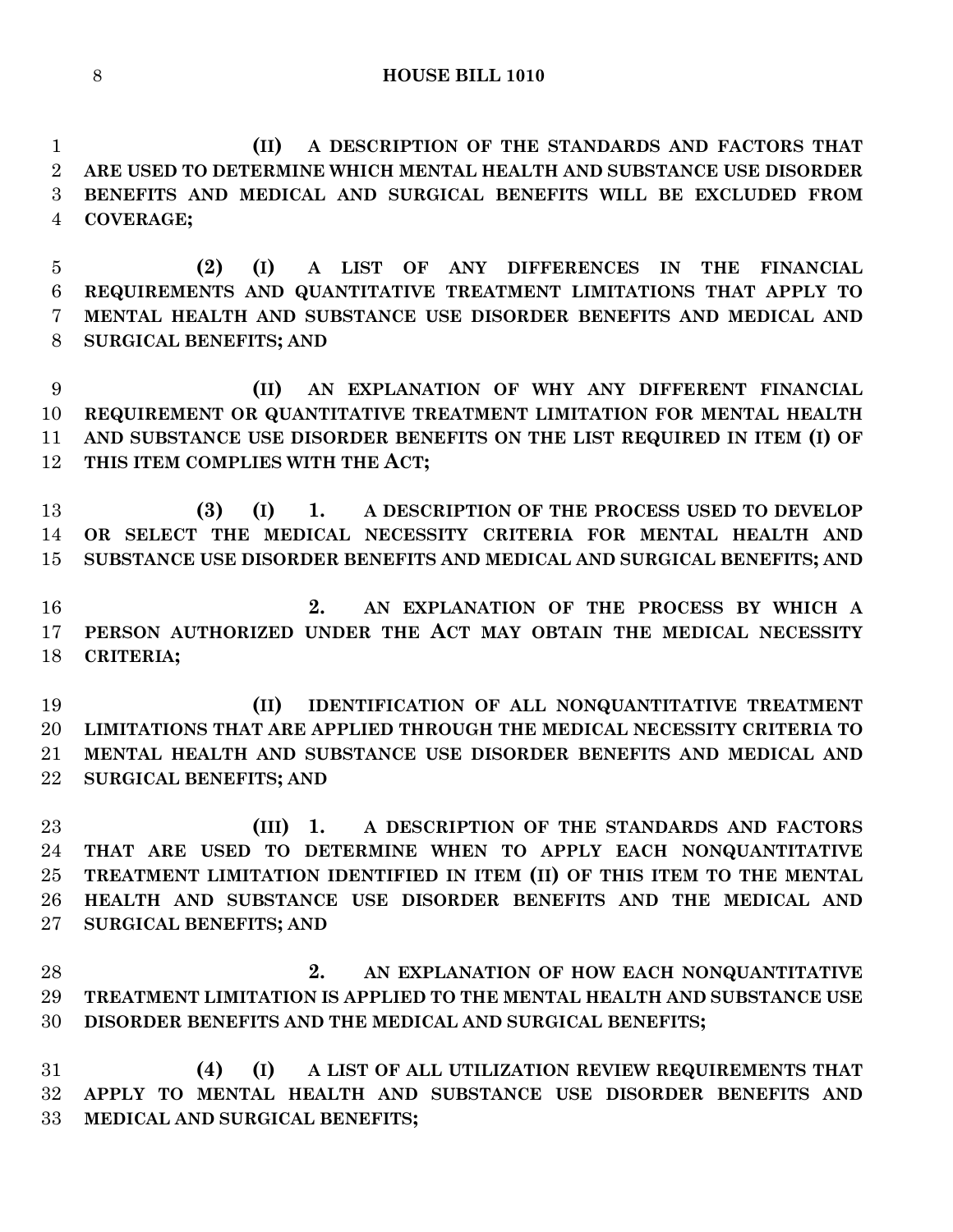**(II) A DESCRIPTION OF THE STANDARDS AND FACTORS THAT ARE USED TO DETERMINE WHEN TO APPLY EACH UTILIZATION REVIEW REQUIREMENT TO THE MENTAL HEALTH AND SUBSTANCE USE DISORDER BENEFITS AND THE MEDICAL AND SURGICAL BENEFITS; AND**

 **(III) A DESCRIPTION OF THE PROCESS THAT HEALTH CARE PROVIDERS OR INSUREDS MUST FOLLOW TO OBTAIN PRIOR, CONCURRENT, OR RETROSPECTIVE AUTHORIZATION FOR MENTAL HEALTH AND SUBSTANCE USE DISORDER BENEFITS AND MEDICAL AND SURGICAL BENEFITS, INCLUDING THE TIME FRAME OR FREQUENCY FOR SEEKING CONTINUED AUTHORIZATIONS;**

 **(5) (I) IDENTIFICATION OF ANY NONQUANTITATIVE TREATMENT LIMITATIONS, OTHER THAN THOSE APPLIED THROUGH MEDICAL NECESSITY CRITERIA UNDER ITEM (3) OF THIS SUBSECTION OR THROUGH UTILIZATION REVIEW REQUIREMENTS UNDER ITEM (4) OF THIS SUBSECTION, THAT APPLY TO MENTAL HEALTH AND SUBSTANCE USE DISORDER BENEFITS AND MEDICAL AND SURGICAL BENEFITS; AND**

 **(II) 1. A DESCRIPTION OF THE STANDARDS AND FACTORS THAT ARE USED TO DETERMINE WHEN TO APPLY EACH NONQUANTITATIVE TREATMENT LIMITATION IDENTIFIED IN ITEM (I) OF THIS ITEM TO THE MENTAL HEALTH AND SUBSTANCE USE DISORDER BENEFITS AND THE MEDICAL AND SURGICAL BENEFITS; AND**

 **2. AN EXPLANATION OF HOW EACH NONQUANTITATIVE TREATMENT LIMITATION IS APPLIED TO THE MENTAL HEALTH AND SUBSTANCE USE DISORDER BENEFITS AND THE MEDICAL AND SURGICAL BENEFITS;**

 **(6) (I) 1. A LIST OF COVERED DRUGS FOR THE TREATMENT OF MENTAL HEALTH AND SUBSTANCE USE DISORDERS;**

 **2. IDENTIFICATION OF THE TIER ON WHICH EACH COVERED DRUG IS PLACED; AND**

 **3. THE STANDARDS AND FACTORS THAT ARE USED TO DETERMINE THE PLACEMENT OF A COVERED DRUG ON A TIER;**

 **(II) IDENTIFICATION OF THE NONQUANTITATIVE TREATMENT LIMITATIONS THAT ARE APPLIED TO EACH COVERED DRUG USED TO TREAT MENTAL HEALTH AND SUBSTANCE USE DISORDERS, INCLUDING:**

**1. AUTHORIZATION REQUIREMENTS;**